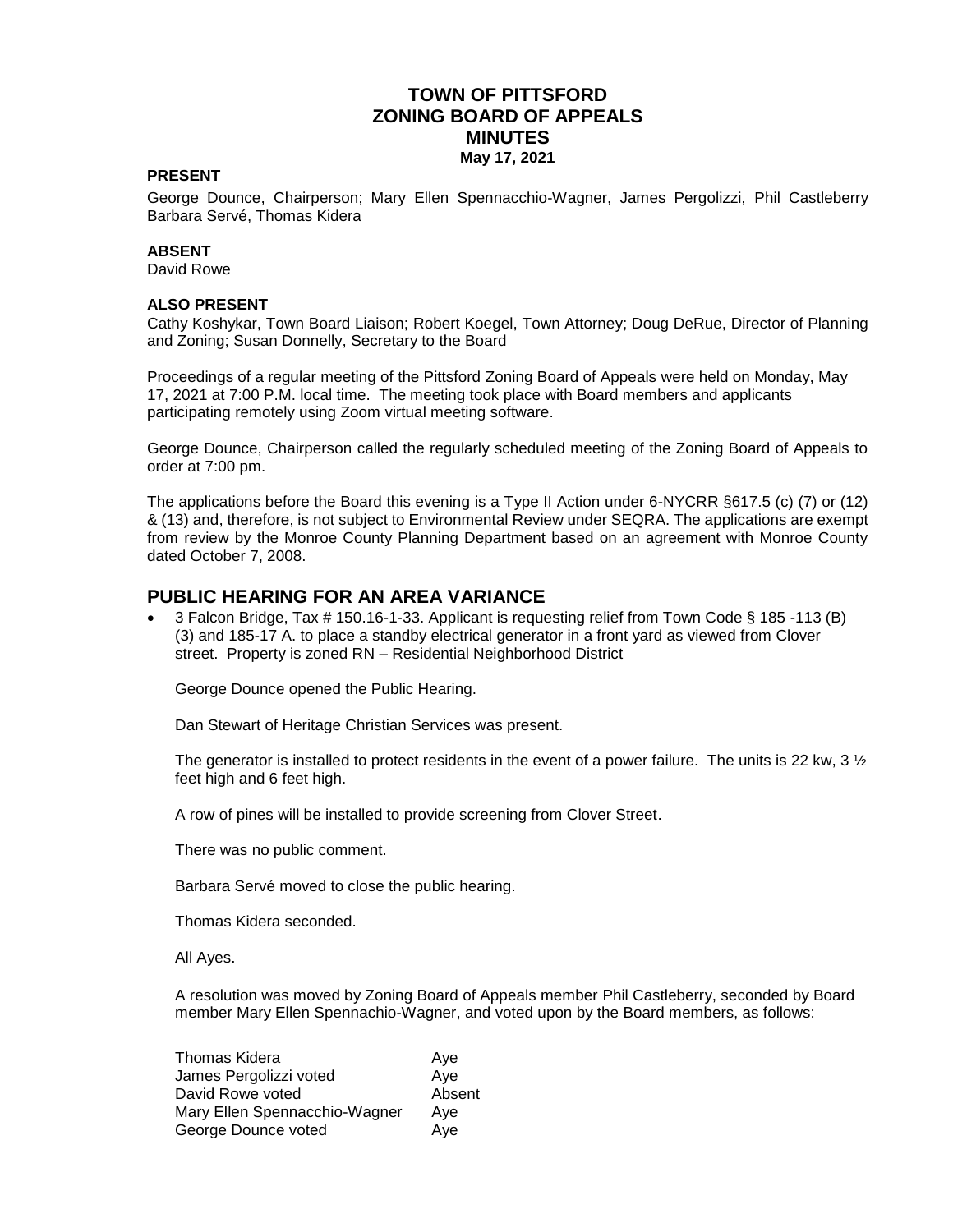| Phil Castleberry voted | Ave |
|------------------------|-----|
| Barbara Servé voted    | Ave |

The Board, in granting the application, hereby imposes the following specific conditions:

- 1. This variance is granted only for the site map submitted to the Zoning Board of Appeals dated February 18, 2021.
- 2. All construction is to be completed by December 31, 2022.
- 3. Applicant will plant screening shrubbery around the generator.
- 96 Stoneleigh Court, Tax # 138.18-1-11. Applicant is requesting relief from Town Code §185 17 H. and 185-17 I. to allow construction of an in ground swimming pool encroaching into the rear buffer with associated improvements, which will exceed the maximum impervious coverage allowed by code, 46% coverage proposed where 40% is permitted. Property is zoned RN – Residential Neighborhood District.

George Dounce opened the public hearing.

The homeowners, David and Jennifer Dean, were present.

They indicated they have talked to their neighbors and they are supportive. They also stated they are hiring a landscape architect.

Doug DeRue said that the Town of Pittsford does not foresee a problem with drainage in this area nor do they object to the slight increase in impervious coverage.

There was no public comment.

Phil Castleberry moved to close the Public Hearing.

Barbara Servé seconded.

All Ayes.

A resolution was moved by Zoning Board of Appeals member George Dounce, seconded by Board member Phil Castleberry, and voted upon by the Board members, as follows:

| <b>Thomas Kidera</b>          | Aye    |
|-------------------------------|--------|
| James Pergolizzi voted        | Aye    |
| David Rowe voted              | Absent |
| Mary Ellen Spennacchio-Wagner | Aye    |
| George Dounce voted           | Aye    |
| Phil Castleberry voted        | Aye    |
| Barbara Servé voted           | Aye    |

The Board, in granting the application, hereby imposes the following specific conditions:

- 1. This variance is granted only for the plans submitted and prepared by the Applicant dated April 15, 2021.
- 2. All construction is to be completed by December 31, 2023.
- 22 Mill Neck Lane, Tax # 164.14-3-9. Applicant is requesting relief from Town Code § 185-17 (L) for the construction of an accessory structure (covered and open deck) located within the 60 foot setback. Property is a flag lot and is zoned RN- Residential Neighborhood District.

George Dounce opened the public hearing.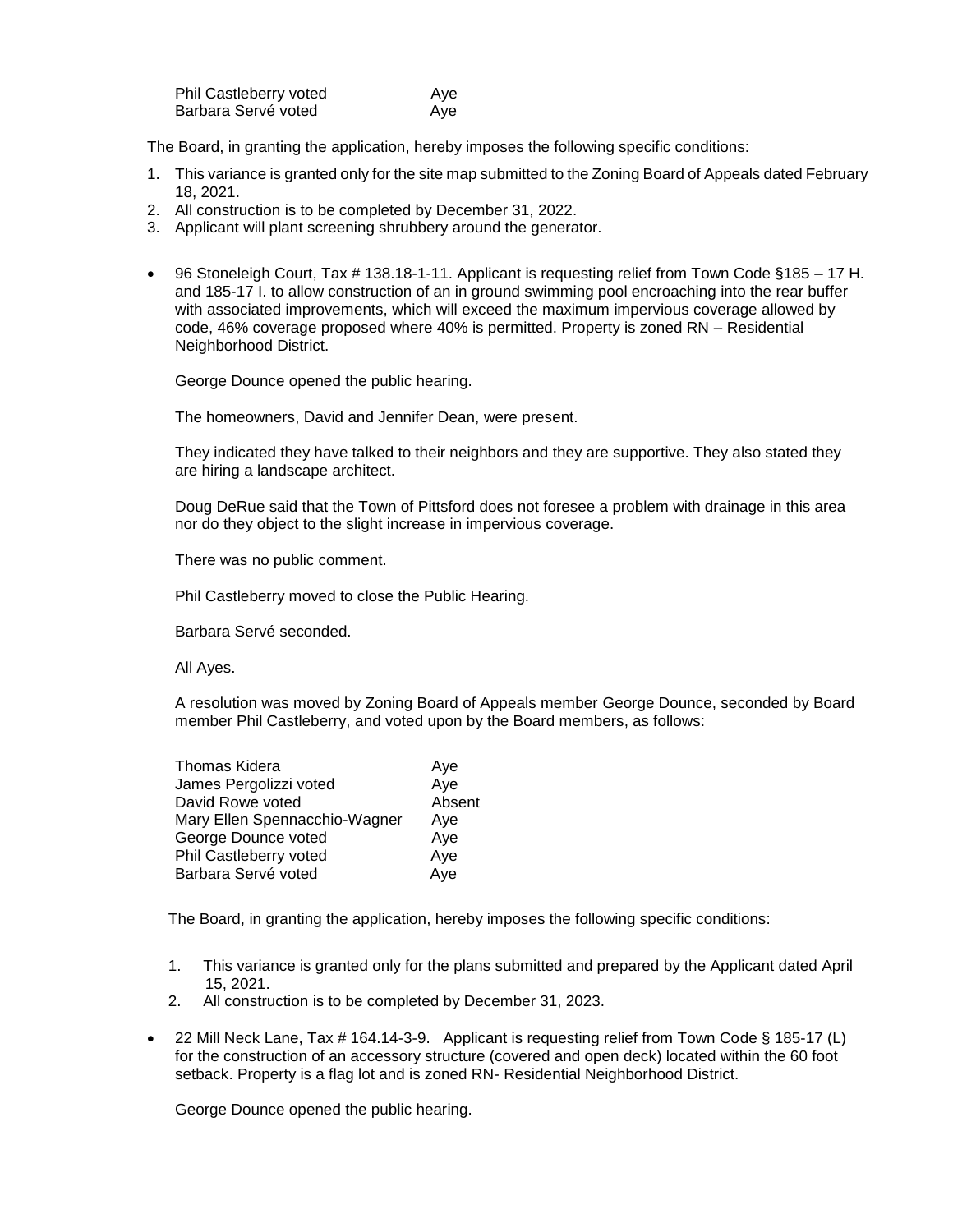The homeowners, Lisa Cauda and Scott Chase, and contractor, Josh Omwake, were present.

The structure will not be visible from Town land.

A positive response was given from the neighbors.

Doug Derue indicated the Town is in agreement with this application.

The time frame is to start in June barring any materials delay.

There was no public comment.

Mary Ellen Spennacchio-Wagner moved to close the public hearing.

Thomas Kidera seconded.

All Ayes.

A resolution was moved by Zoning Board of Appeals member Barbara Serve, seconded by Board member George Dounce, and voted upon by the Board members, as follows:

| Thomas Kidera                 | Aye    |
|-------------------------------|--------|
| James Pergolizzi voted        | Aye    |
| David Rowe voted              | Absent |
| Mary Ellen Spennacchio-Wagner | Aye    |
| George Dounce voted           | Aye    |
| Phil Castleberry voted        | Aye    |
| Barbara Servé voted           | Aye    |

The Board, in granting the within application, hereby imposes the following specific conditions:

- 1. This variance is granted only for the plans submitted and prepared by the Applicant dated April 2, 2021.
- 2. All construction is to be completed by December 31, 2023.
- 3. This application is subject to the approval of the Design Review and Historic Preservation Board.
- 30 Van Voorhis Road, Tax # 192.01-1-11 Applicant is requesting relief from Town Code §185-120 C. Variance requested for a chicken coop less than the required 150 from the side lot line and the front lot line. Property is zoned RN, Residential Neighborhood.

George Dounce moved to open the public hearing

The homeowner, Buraq Amin, was present to discuss the application with the Board.

The homeowner has talked to the neighbors and there are no objections.

The coop will be attached to the garage, 40 ft. from the side lot line.

There will be no roosters and no more than 10 chickens.

There was no public comment.

George Dounce moved to close the public hearing

Phil Castleberry seconded.

All Ayes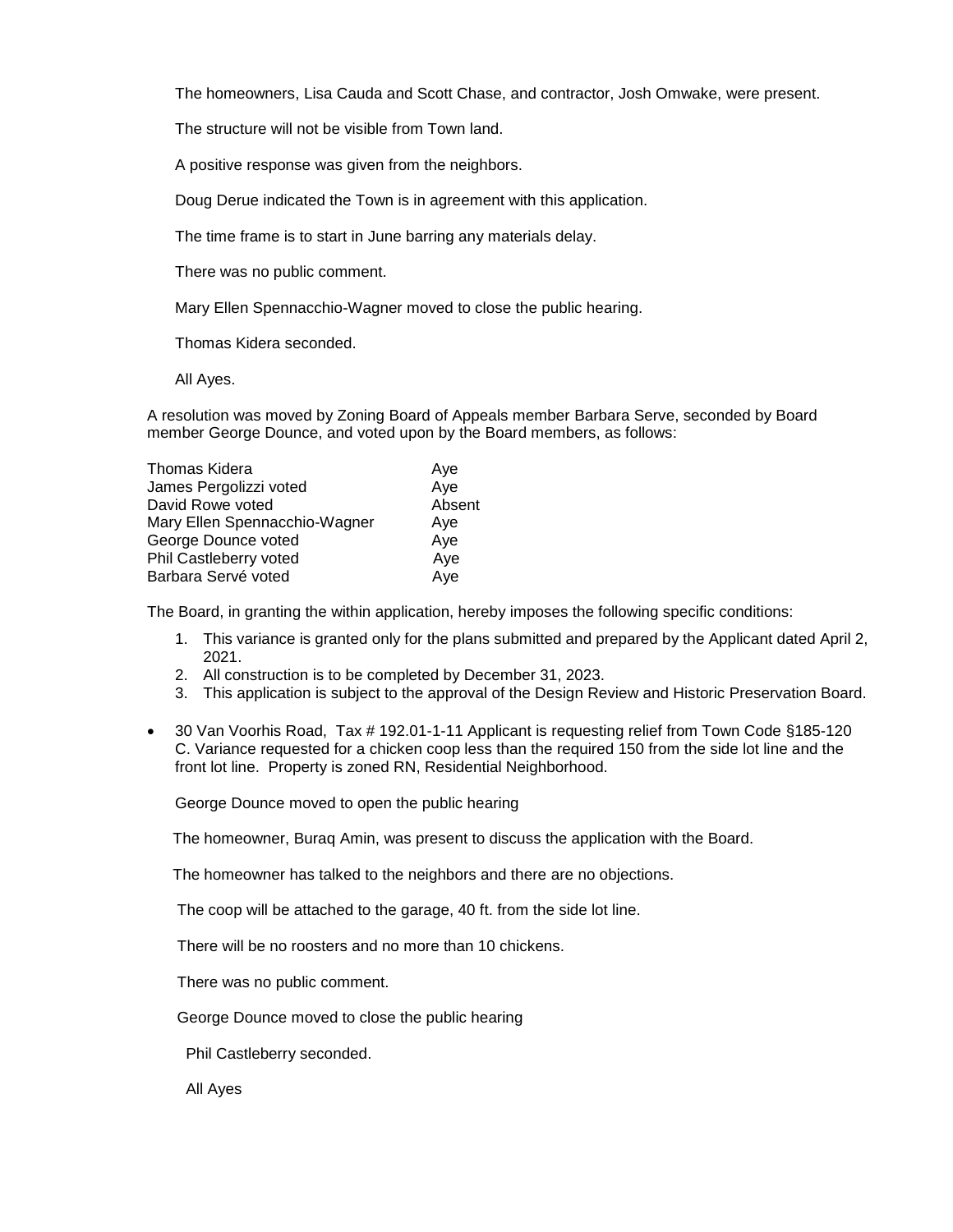A resolution was moved by Zoning Board of Appeals member Mary Ellen Spennacchio-Wagner, seconded by Board member Jim Pergolizzi, and voted upon by the Board members, as follows:

| Thomas Kidera                 | Ave    |
|-------------------------------|--------|
| James Pergolizzi voted        | Aye    |
| David Rowe voted              | Absent |
| Mary Ellen Spennacchio-Wagner | Ave    |
| George Dounce voted           | Nay    |
| Phil Castleberry voted        | Aye    |
| Barbara Servé voted           | Aye    |

This variance is granted only for the keeping of chicken "hens", no roosters, and plans submitted and prepared by the Applicant dated April 1, 2021.

- 1. There will be no more than 10 chickens allowed. The variance will sunset on December 31, 2031.
- 2. All construction is to be completed by December 31, 2022.
- 106 South Main Street, Tax # 164.10-2-2 Applicant is requesting relief from Town Code(s) §185-113 B. (1); §185-113 B. (2); §185-17 E; and §185-17 I for an oversized, over height accessory structure encroaching into the side setbacks of a corner lot. Property zoned RN – Residential Neighborhood District.

George Dounce moved to open the public hearing.

The homeowner, David Jefferson, was present.

This property backs to power lines. The present shed will be removed and the new shed will be placed forward of the existing.

There will be no drainage issues.

There was no public comment.

Barbara Serve moved to close the public hearing.

Mary Ellen Spennacchio-Wagner seconded.

All Ayes.

A resolution was moved by Zoning Board of Appeals member James Pergolizzi, seconded by Board member Barbara Serve, and voted upon by the Board members, as follows:

| <b>Thomas Kidera</b>          | Ave    |
|-------------------------------|--------|
| James Pergolizzi voted        | Aye    |
| David Rowe voted              | Absent |
| Mary Ellen Spennacchio-Wagner | Aye    |
| George Dounce voted           | Aye    |
| Phil Castleberry voted        | Aye    |
| Barbara Servé voted           | Aye    |

The Board, in granting the within application, hereby imposes the following specific conditions:

- 1. This variance is granted only for the plans submitted and prepared by the Applicant dated, March 13, 2021.
- 2. All construction is to be completed by December 31, 2024.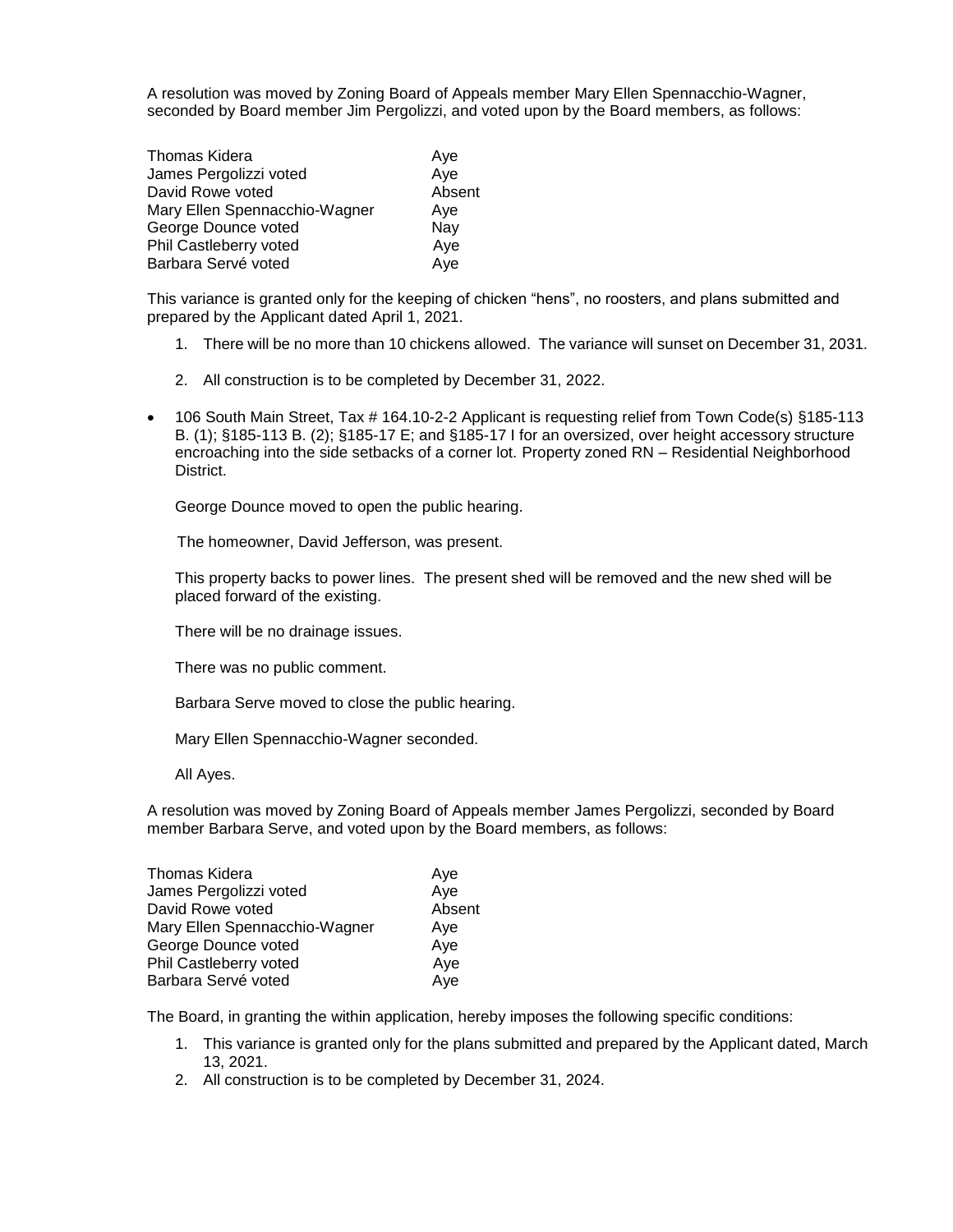153 Mendon Center Road, Tax # 178.05-1-87.1 Applicant is requesting relief from Town Code 185–17 B. (1) for the construction of roof over an existing deck forward of the building line as well as a home addition forward of the building line. Property is zoned RN – Residential Neighborhood District.

George Dounce moved to open the public hearing.

The homeowners, Brian and Lauren Lilly and the architect, Guy Donahue were present.

This home was struck by a vehicle and the homeowners indicated they are taking the opportunity to rebuild with a two story addition and a wraparound covered porch for better aesthetic quality of their home.

A timeframe of summer 2021 was discussed. Due to materials inaccessibility, extra time may be required to completed the project.

There was no public comment.

Phil Castleberry moved to close the public hearing.

Thomas Kidera seconded.

All Ayes.

The Board, in granting the within application, hereby imposes the following specific conditions:

- 1. This variance is granted only for the plans submitted and prepared by the Applicant dated March 19, 2021.
- 2. All construction is to be completed by December 31, 2024.
- 3. This application is subject to the approval of the Design Review and Historic Preservation Board.

A resolution was moved by Zoning Board of Appeals member George Dounce, seconded by Board member Mary Ellen Spennacchio-Wagner, and voted upon by the Board members, as follows:

| Thomas Kidera                 | Ave    |
|-------------------------------|--------|
| James Pergolizzi voted        | Aye    |
| David Rowe voted              | Absent |
| Mary Ellen Spennacchio-Wagner | Ave    |
| George Dounce voted           | Aye    |
| Phil Castleberry voted        | Aye    |
| Barbara Servé voted           | Aye    |
|                               |        |

The Board, in granting the within application, hereby imposes the following specific conditions:

- 1. This variance is granted only for the plans submitted and prepared by the Applicant dated March 19, 2021.
- 2. All construction is to be completed by December 31, 2024.
- 3. This application is subject to the approval of the Design Review and Historic Preservation Board.

## **PUBLIC HEARING FOR AN AREA VARIANCE – RETURNING**

 145 Long Meadow Circle, Tax # 150.20-2-12.1, Applicant is requesting relief from Town Code §185- 113 (B) (1), (2) & (3) for the construction of an oversized, over height storage shed forward of the rear wall of the home. Property is zoned RN - Residential Neighborhood District.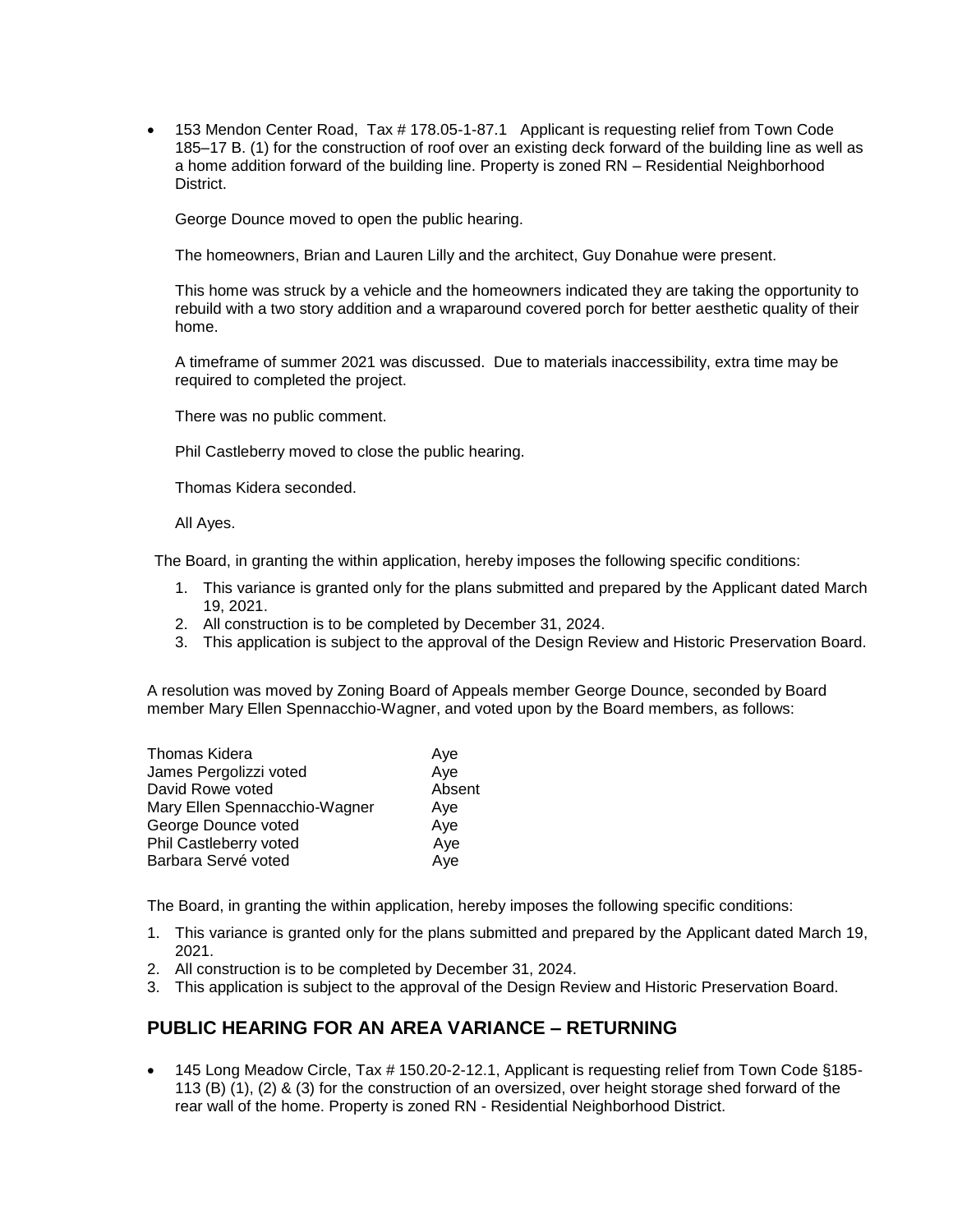This hearing is still open.

The homeowner, Danielle Fliss, was present.

The Board had requested information on the height and location of the proposed structure.

George Dounce inquired as to whether the rear would be excavated and the homeowner indicated yes.

The homeowner does not wish to delete the cupola to decrease the height.

There was no public comment.

Barbara Servé moved to close the public hearing.

James Pergolizzi seconded.

All Ayes.

It was discussed that this project would need a two-year building time due to difficulty retaining a contractor.

A resolution was moved by Zoning Board of Appeals member, seconded by Board member Mary Ellen Spennacchio-Wagner, and voted upon by the Board members, as follows:

| Thomas Kidera                 | Ave    |
|-------------------------------|--------|
| James Pergolizzi voted        | Aye    |
| David Rowe voted              | Absent |
| Mary Ellen Spennacchio-Wagner | Ave    |
| George Dounce voted           | Aye    |
| Phil Castleberry voted        | Aye    |
| Barbara Servé voted           | Aye    |

The Board, in granting the application, hereby imposes the following specific conditions:

- 1. This variance is granted only for the plans submitted and prepared by the Applicant dated March 12, 2021.
- 2. All construction is to be completed by December 31, 2022.
- 3. The application does need the approval of the Design Review and Historic Preservation Board.

## **REVIEW OF MEETING MINUTES OF APRIL 19, 2021**

George Dounce moved to approve the minutes of April 19, 2021 as written.

All Ayes.

## **POINT PERSONS FOR JUNE 21, 2021 MEETING**

111 Overbrook Road – Tom Kidera

18 Golf Avenue – Jim Pergolizzi

522 Marsh Road – Barb Servé

## **Note: 111 Overbrook and 522 Marsh Road have had alternate point people assigned after the meeting minutes were recorded**